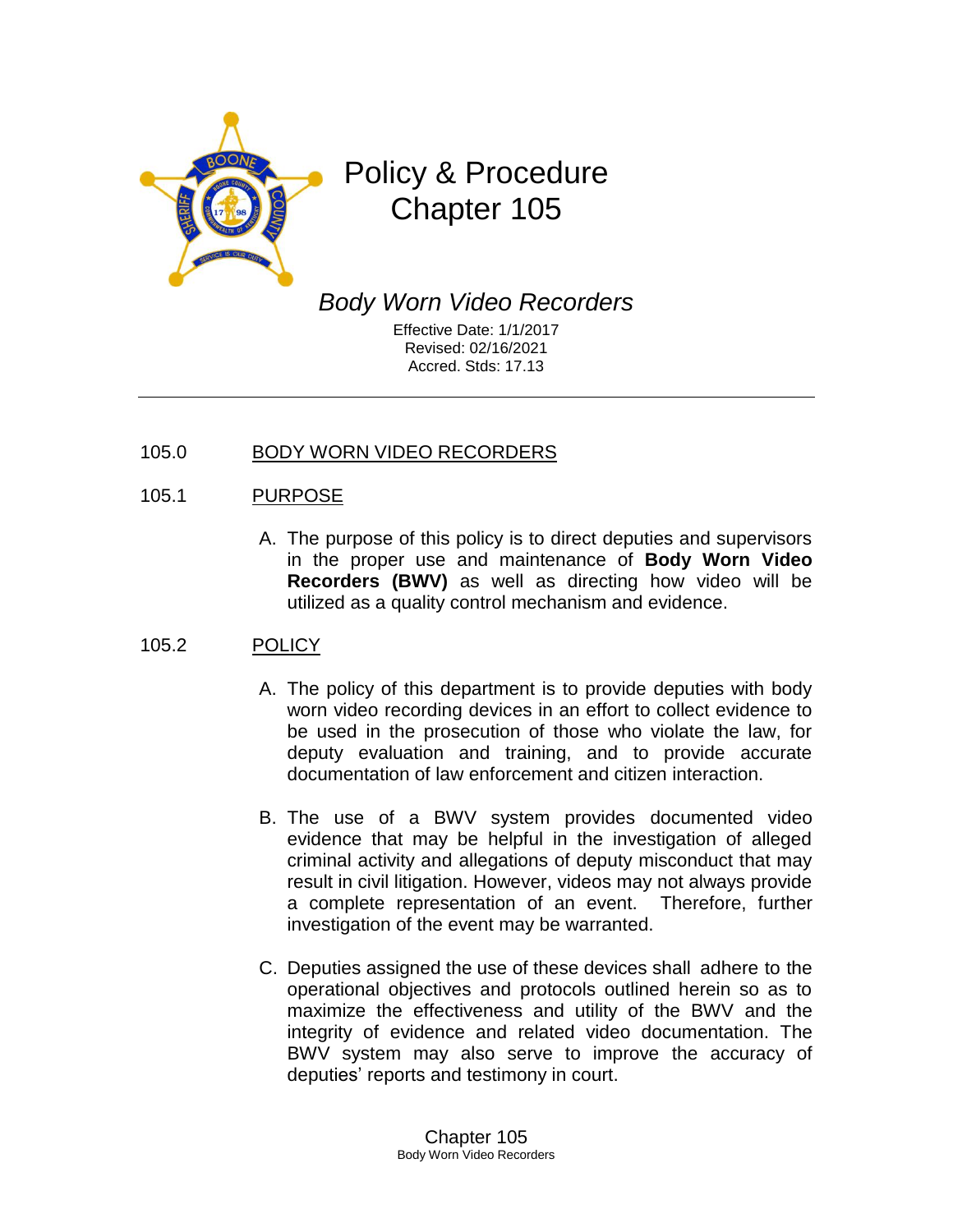#### 105.3 PROCEDURE

- A. It is the intent of this policy that all deputies who will be using BWV equipment shall be trained on the manner in which the BWV shall be tested, maintained, used and how the recorded events will be properly documented and maintained as evidence in future judicial or administrative proceedings.
- B. It is the responsibility of each individual deputy to test the BWV equipment at the beginning of each tour of duty. Deputies equipped with the BWV shall ensure that the unit is charged prior to the beginning of their shift or special event.
- C. In the event that the equipment is found to be functioning improperly, deputies shall immediately report the problem to their immediate supervisor so that the information can be documented, and arrangements made for repair.
- D. Uniformed deputies assigned Body Worn Video cameras will wear them at all times while on duty in any type of uniform. BWV will be worn as shown or demonstrated in training. Deputies will make every reasonable effort to ensure that the BWV recording equipment is capturing events by positioning and adjusting the BWV to record the event.
- E. Deputies are authorized to utilize body worn video recorders during law enforcement events when the deputy is a party to the conversation.
- F. The policy of this agency is to record with audio and video the following incidents:
	- 1. All calls for service in which citizen contact is made;
	- 2. All traffic stops;
	- 3. All citizen transports (excluding ride-alongs);
	- 4. All investigatory stops; and
	- 5. All foot pursuits.

Examples of these incidents include, but are not limited to:

Chapter 105 Body Worn Video Recorders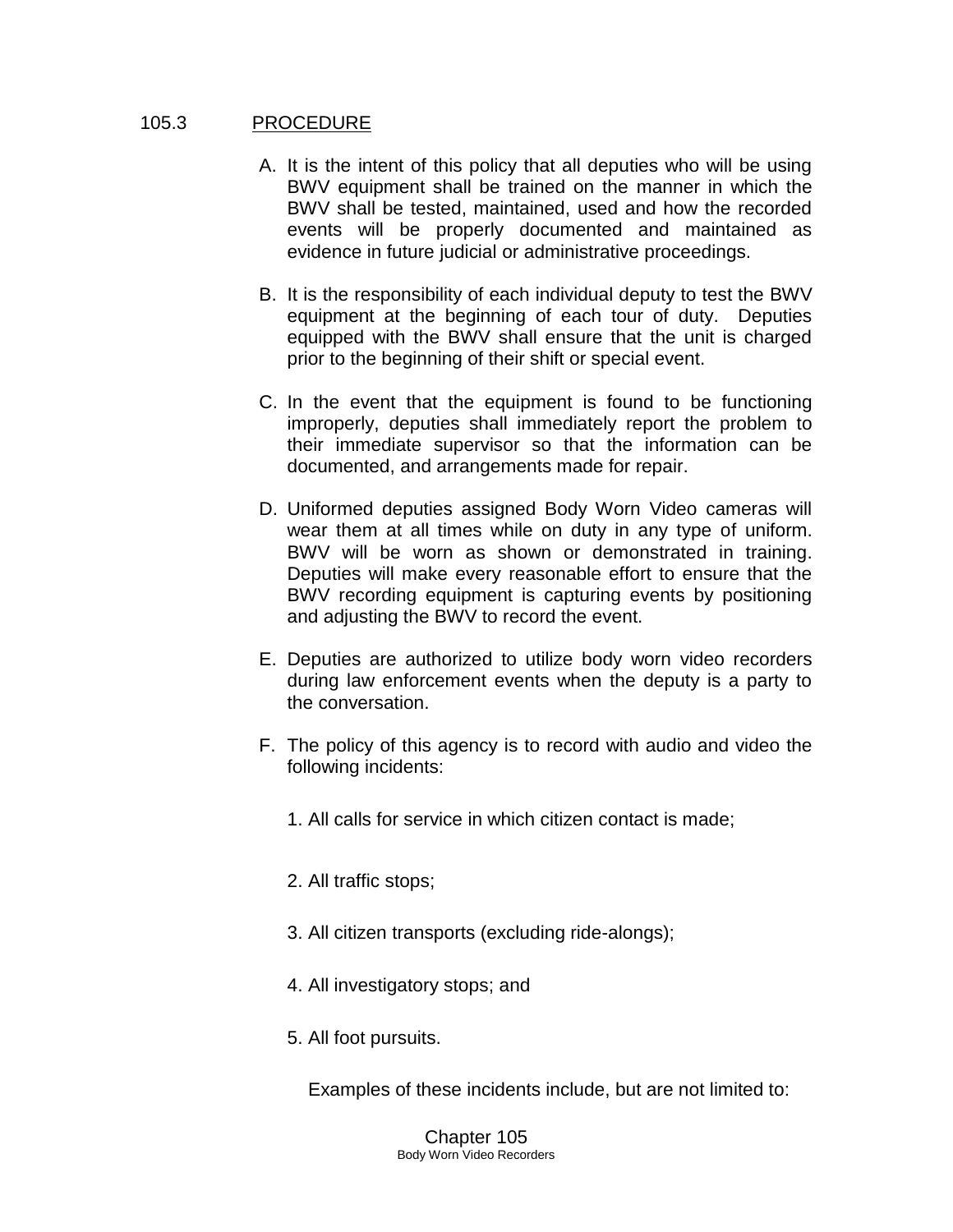- a. Arrest of any person;
- b. Searches of any kind;
- c. Seizure of any evidence;
- d. Request for consent to search;
- e. Miranda warnings and response from in custody suspects;
- f. Statements made by citizens and suspects;
- g. Department canine use;
- h. Issuance of written violations;
- i. Arriving at law enforcement events and/or citizen contacts initiated by other deputies or law enforcement officers; and
- j. Other incidents that the deputy reasonably believes should be recorded for law enforcement purposes.
- G. The recording shall continue until the law enforcement event or citizen contact is completed and the citizen involved departs or until the deputy, who is recording the event through a BWV discontinues his or her participation in the law enforcement event or citizen contact by leaving the scene.
- H. In the event a deputy deems it necessary to stop either audio recording and/or video recording, s/he will make a verbal statement of his/her intent to stop the recording and the reason.
- I. At the conclusion of an incident wherein a BWV was utilized, the deputy shall "tag" the incident to assist in its possible future retrieval and to assist in management of its storage. "Tagging" is the categorization of an event by the recording deputy. "Tagging" is done on the mobile data computer at the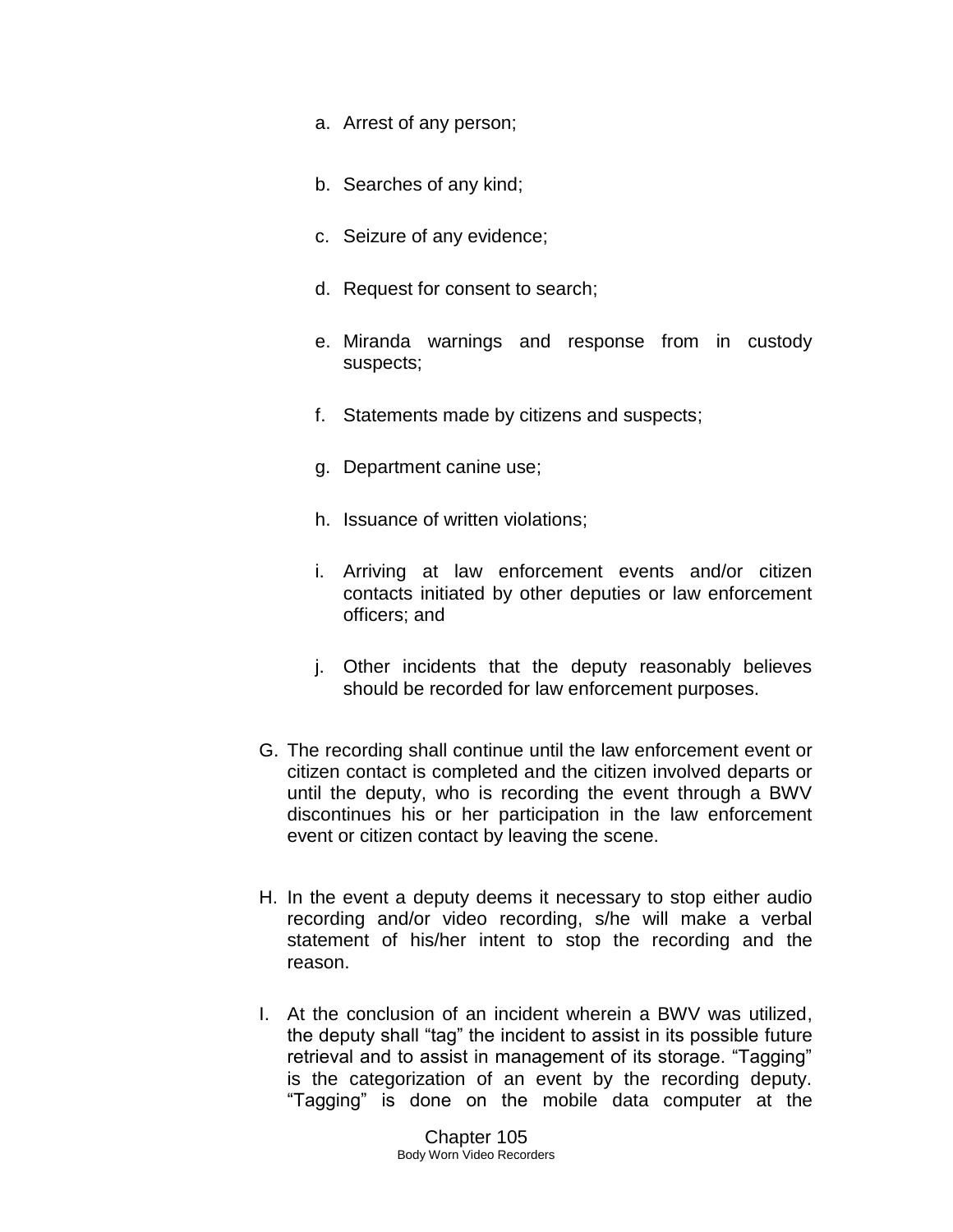conclusion of an event. "Tagging" helps determine the length of time a video will be maintained based on the retention schedule.

- J. When "tagging" a video, the deputy should consider whether the primary purpose of the recording was for evidentiary or non-evidentiary purposes. Evidentiary purposes include circumstances where the deputy knows, or has reason to know, that the video contains material information that would tend to prove or disprove a fact in a subsequent judicial or administrative proceeding, including exculpatory information. Video of an arrest would be an example of evidentiary purpose.
- K. If a deputy assigned BWV equipment participates in a law enforcement event or citizen contact and becomes aware that the event was not recorded using the BWV equipment, the deputy shall notify their immediate supervisor that the event was not recorded and document the failure to record on the appropriate form, the BWV failure to record form. The failure to record form shall be forwarded through the chain of command.

## 105.4 PRIVACY

- A. The BWV should not be activated when the deputy is on break or otherwise engaged in personal activities or when the deputy is in a location where there is a reasonable expectation of privacy, such as a restroom or locker room, except during an active incident.
- B. For safety and confidentiality reasons, encounters with undercover contacts or confidential informants should not be recorded.
- C. Undercover contacts or plainclothes contacts are exempt from this policy where utilizing a camera may create a dangerous situation or otherwise diminish the investigative success of the operation.
- D. BWV activation is limited to situations involving official law enforcement activities authorized by law or court order, including consensual citizen encounters and investigation of law violations.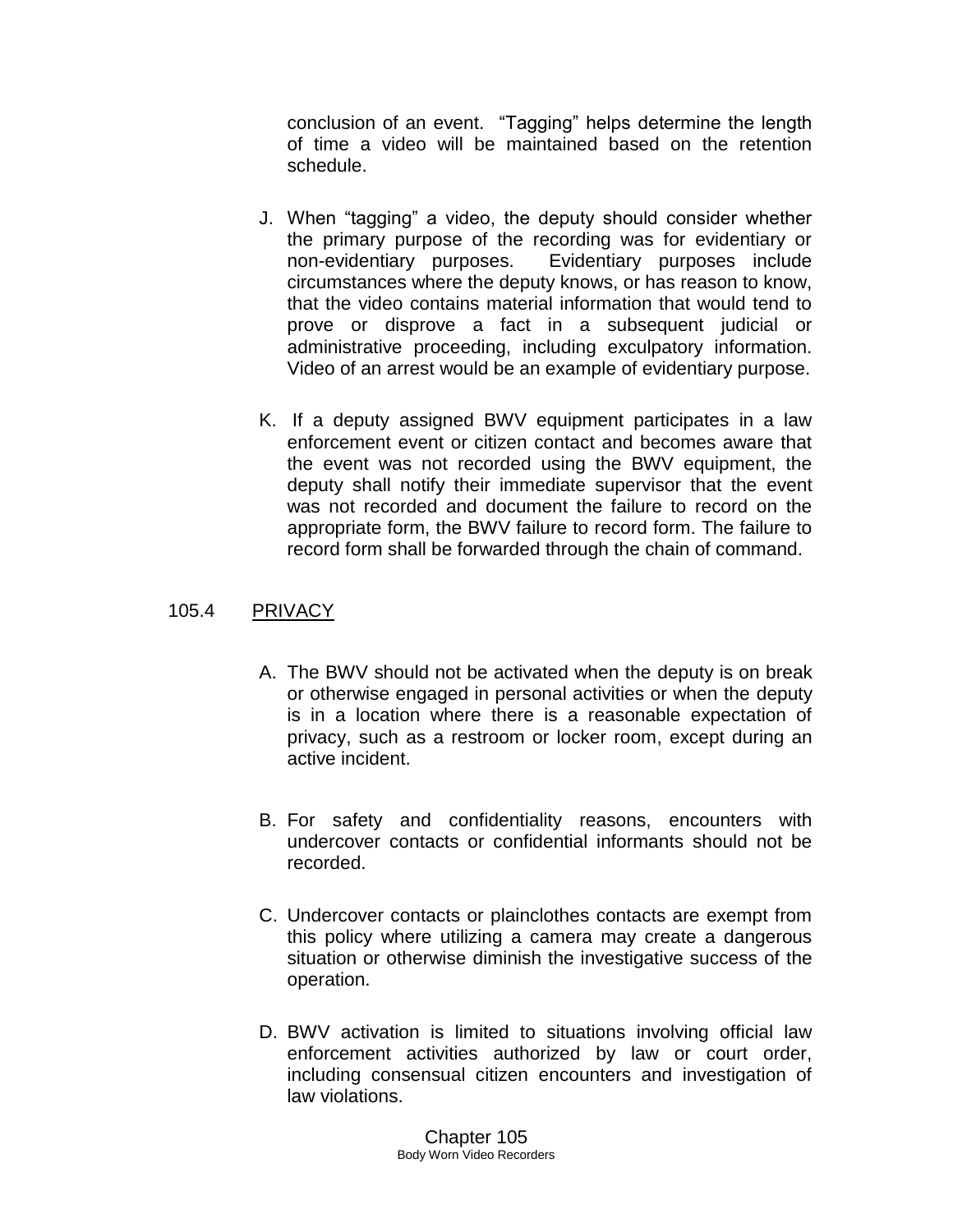- E. The purposeful-intentional activation of BWVs during personal conversations between deputies and between deputies and supervisors involving counseling, guidance sessions, or personnel evaluations is prohibited by this policy unless all parties present agree to be recorded.
- F. Deputies may de-activate the audio and/or video function of the BWV when consulting another individual, including but not limited to, other law enforcement officers, supervisors, legal advisors, EMS or dispatchers, regarding the event. However, the deputy will remove him/herself from the immediate scene to the extent practicable and also make a verbal statement of his/her intent and the reason for stopping the recording.
- G. The BWV should not be activated in any medical treatment facility or hospital facility (when confidential information could be recorded) or inside of a building during an active religious ceremony or rite, except during an active incident (e.g. disorderly subject).
- H. The BWV should not be activated in PSCC or other communications locations unless engaged in an active law enforcement event.
- I. Video and audio recordings are not intended to be used for biometric technologies, including but not limited to, facial recognition, voice recognition, or photo arrays. Any such use must have prior approval of the Sheriff.

# 105.5 VIDEO COORDINATOR RESPONSIBILITY, MEDIA STORAGE AND MANAGEMENT

A. The original digital files from body worn video recorders will be downloaded and stored on a designated storage location to prevent destruction. Deputies will make every reasonable attempt to download video and audio files at the end of their work week allowing files to be downloaded over their regular days off. If storage capacity is reached prior to a deputy's regular days off, the body worn video recorders will be downloaded at the end of the shift.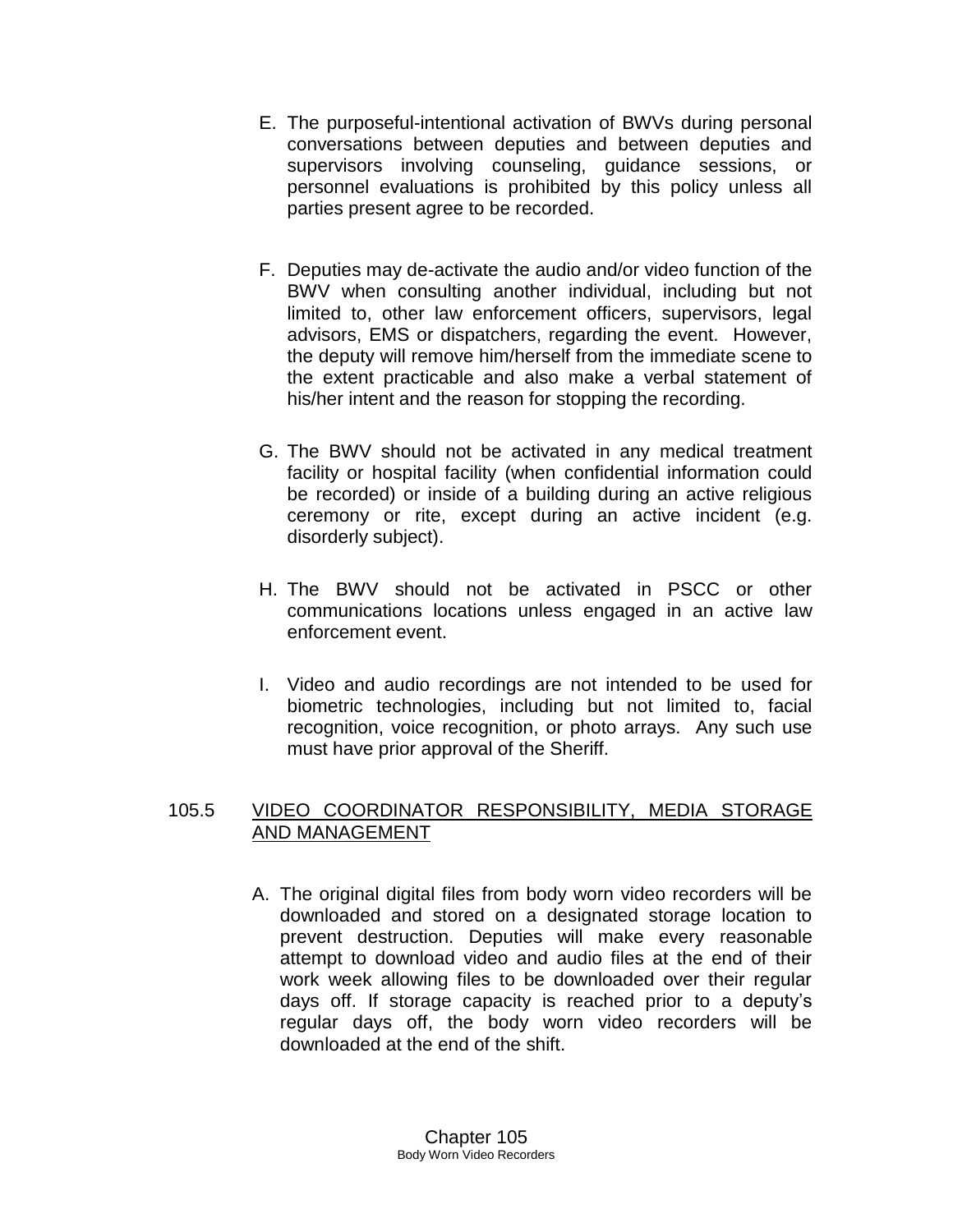- B. Non-evidentiary video and audio recordings will be retained on the designated storage location for thirty (30) days, after their creation. The system will then designate the video/audio for automatic deletion after an additional thirty (30) days.
- C. Evidentiary video and audio recordings will be retained for a minimum period of time as listed below. The system will then designate the audio/video for automatic deletion after an additional thirty (30) days.
	- 1. Eighty (80) years:

Felony Arrests/Reports/Investigations Domestic Violence Arrests/Reports/Investigations

2. Ten (10) years:

Misdemeanor Arrests/Reports Ordinance and Non-Traffic Violations Non-Criminal Death Investigations Motor Vehicle Collisions with Injuries, Possible Injuries or Fatality(s)

3. Up to Five (5) Years per KRS 189A.100(2)(f):

DUI Arrests/Investigations

4. Three (3) Years:

Motor Vehicle Collision with No Injuries

5. Two (2) Years:

Traffic Stops with a Citation Issued

6. Thirty (30) Days:

Traffic Stops with no Citation Issued All Other Recordings

D. This media will be subject to the same restrictions and chain of evidence safeguards as detailed in the agency evidence control procedures.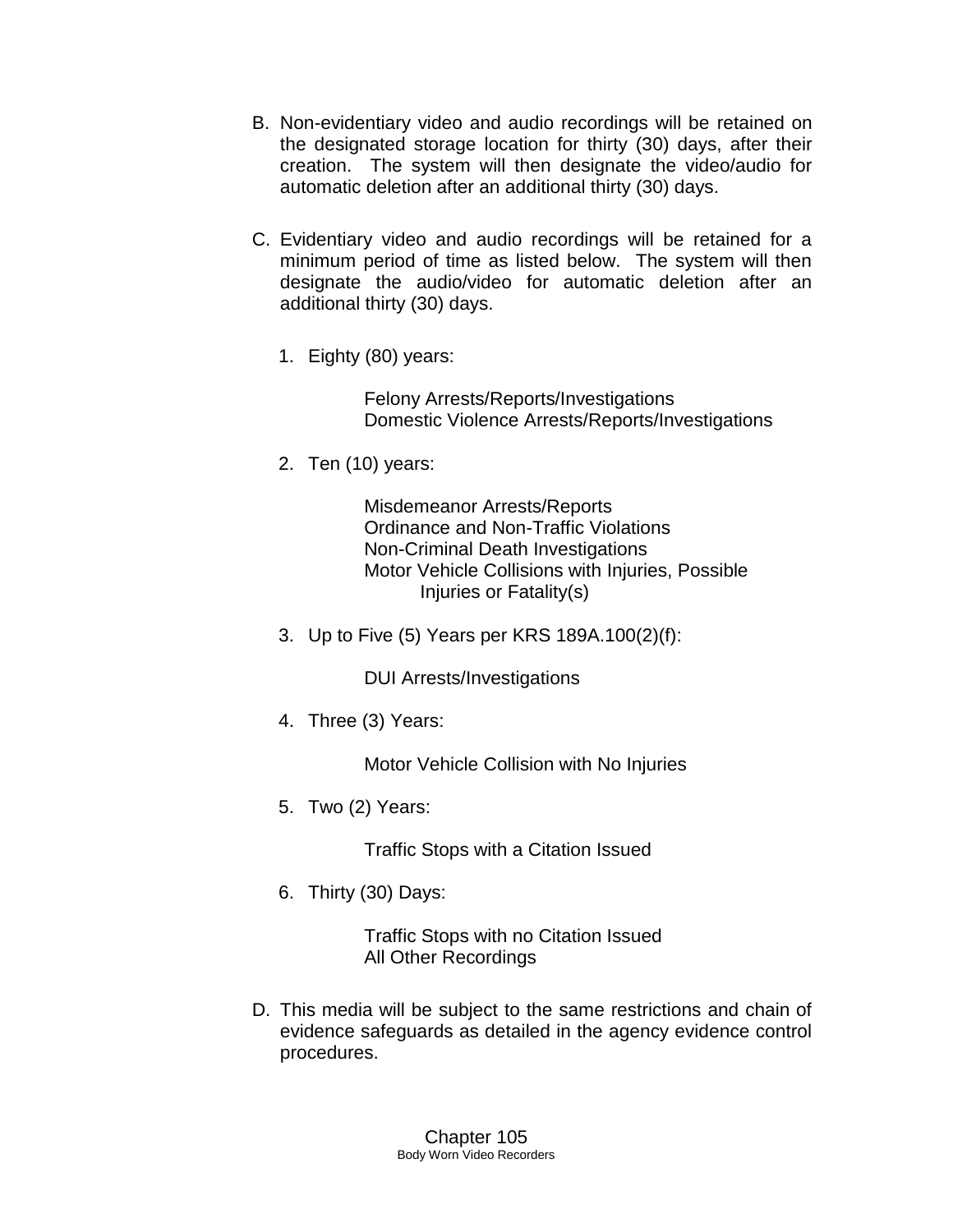- E. The Video Coordinator shall be responsible to make copies as needed by deputies for court purposes. Requests shall be made on the appropriate form with a minimum seven (7) day notice.
- F. The Video Coordinator will be responsible to make copies as needed by private attorneys for court purposes. Requests will be made on the appropriate form, the BWV request form, with a minimum seven (7) day notice.
- G. Media will be released to another criminal justice agency for trial or other reasons by having a duplicate copy made. Requests shall be made on the appropriate form with a minimum seven (7) day notice. All recording media, recorded images and audio recordings are the property of this agency. Dissemination outside the agency, other than for court proceedings, is strictly prohibited without specific authorization of the Sheriff or designee.
- H. To prevent damage to, or alteration of, the original recorded media; it shall not be copied, viewed or otherwise inserted into any device not approved by the Video Coordinator.
- I. Unauthorized and/or malicious destruction, editing, or deletion of video and audio files is prohibited.
- J. All digital video and audio files are subject to open records requests as permitted by Kentucky law. Recordings that are the subject of a denied open records request must be maintained until the dispute between the agency and the person or entity requesting the recordings is resolved. Video files may be open to review by an individual prior to filing an administrative complaint with the department, as permitted by Kentucky law.
- K. Digital media from the BWV shall be stored on a secured server with access limited to supervisory personnel designated by the Sheriff. A non-supervisor deputy only has access to a recording that s/he has stored.
- L. At least once every sixty (60) day period, supervisors should review a taped event of each deputy, including the access history. The supervisor will document this review under the deputy's name on the department BWV supervisor review worksheet.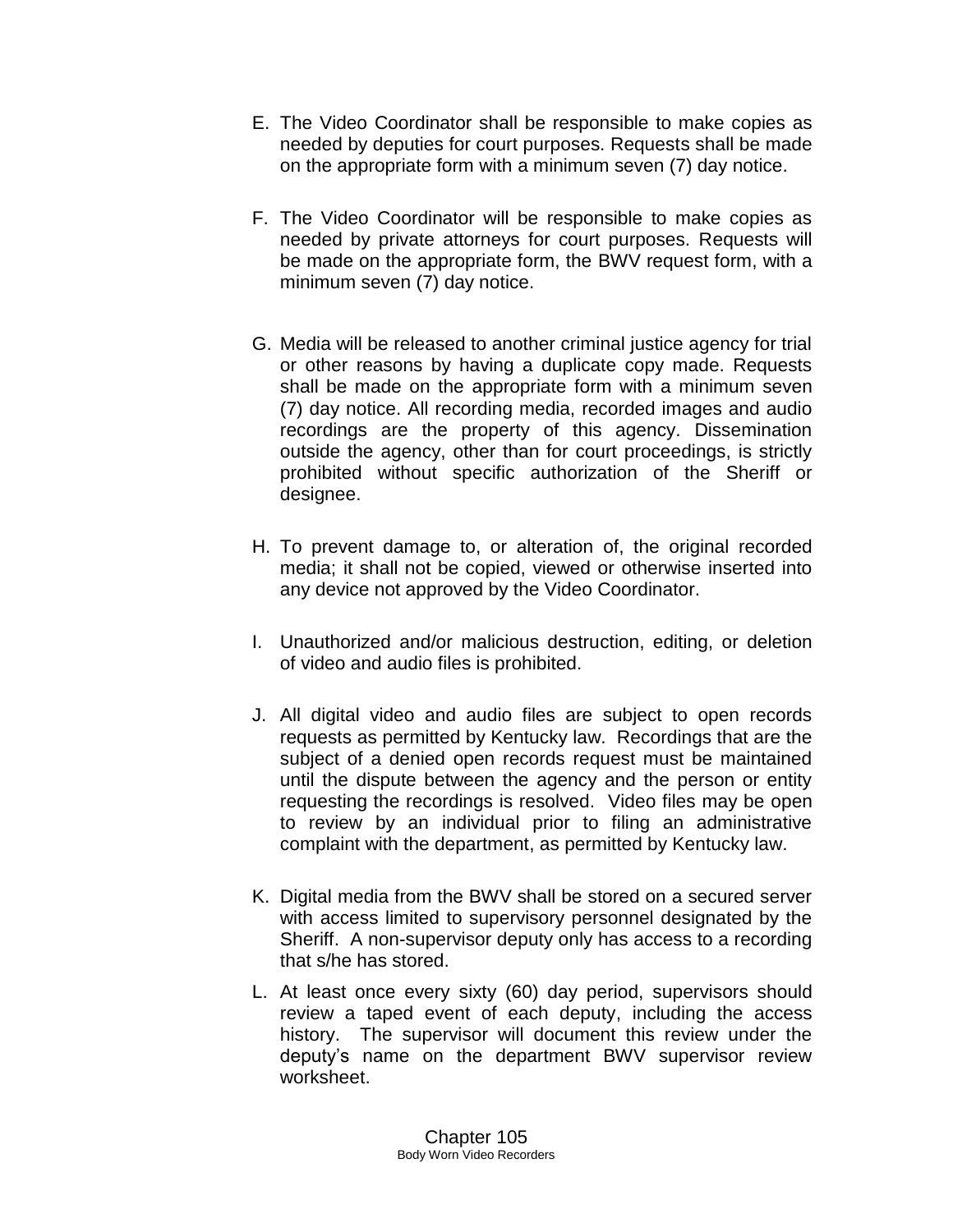- M. Supervisors should use these reviews as a quality control measure. Following such a review, the supervisor will hold a meeting with the deputy and provide the deputy with either positive reinforcement or constructive criticism with respect to the activity reviewed. Constructive criticism may relate to safety concerns, demeanor, policy issues or legal issues related to the event, as well as any other supervisory observation relative to performance. Results of the review should be documented on the monthly inspection.
- N. In cases of infractions, the reviewing supervisor shall determine proper disciplinary or corrective action.
- O. The video coordinator shall quarterly audit the history of a random sample of recordings for any unauthorized access or improper purpose. The summary of that audit shall be submitted to the Sheriff.

## 105.6 USE OF BWV RECORDINGS AS EVIDENCE IN CRIMINAL/MOTOR VEHICLE PROSECUTIONS

- A. When a deputy makes a recording of any action covered by this policy and a citation is issued or an arrest is made, the deputy shall note on the uniform citation that a video has been made. Unless otherwise prohibited (see section 105.7, Special Considerations) video may be viewed by the deputy for report documentation and preparation for prosecution.
- B. When a copy of a video is needed by a deputy for a court proceeding, a written request on the designated BWV request form shall be forwarded to the video coordinator to allow for its production.
- C. Where there is any indication that the BWV may contain "*Brady*" or exculpatory material, that recording must be saved and turned over to the prosecutor assigned to the case.
- D. Only the Sheriff, appropriate Sheriff's Office personnel not otherwise prohibited herein, and appropriate prosecutorial authorities shall be allowed to review recordings except as: approved by the Sheriff or their designee; through the process of judicial evidentiary discovery; through court order; and/or by proper open records request pursuant to Kentucky law. The